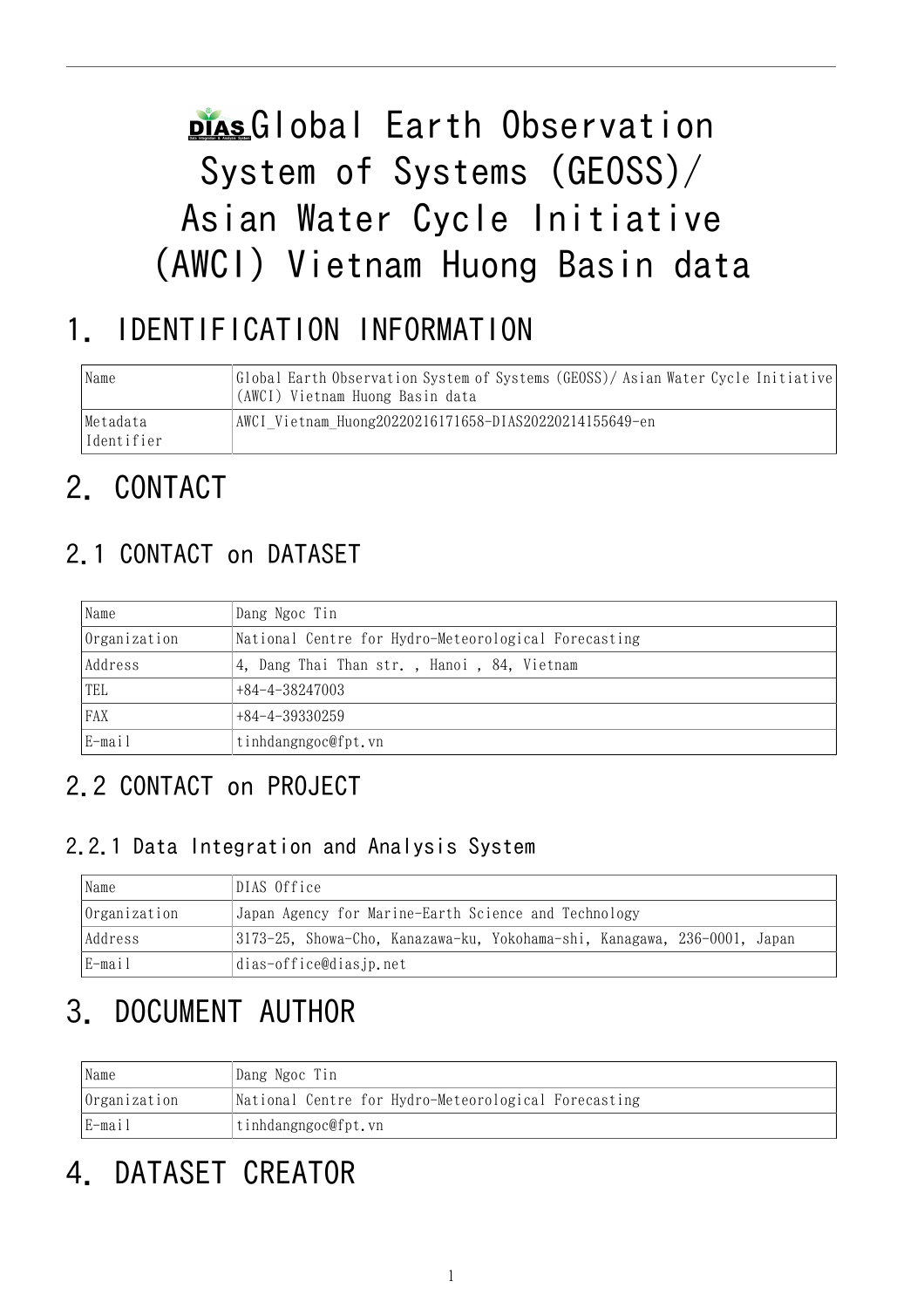| Name                | Dang Ngoc Tin                                        |
|---------------------|------------------------------------------------------|
| <i>Organization</i> | National Centre for Hydro-Meteorological Forecasting |
| E-mail              | tinhdangngoc@fpt.vn                                  |

### 5. DATE OF THIS DOCUMENT 2022-02-16

# 6. DATE OF DATASET

creation : 2010-10-04

# 7. DATASET OVERVIEW

## 7.1 Abstract

Huong river basin belongs to Thua Thien Hue province in coastal of the Central Viet Nam. Huong river system contains 3 main rivers: Ta Trach, Huu Trach and Bo River. Huong River is short and steep runs from mountain to the low plain area. Time of concentration is short and river basin has low storage capacity. Floods and inundation often occur very quickly and severely.

## 7.2 Topic Category(ISO19139)

climatologyMeteorologyAtmosphere

## 7.3 Temporal Extent

| Begin Date                   | $2004 - 01 - 01$                                                                                                                                                                                                                                                                                                                                                                                                                                                                             |
|------------------------------|----------------------------------------------------------------------------------------------------------------------------------------------------------------------------------------------------------------------------------------------------------------------------------------------------------------------------------------------------------------------------------------------------------------------------------------------------------------------------------------------|
| End Date                     | $2008 - 12 - 31$                                                                                                                                                                                                                                                                                                                                                                                                                                                                             |
| Temporal<br> Characteristics | Recorded interval is In dry season the stations will report 2 times/day at<br>$7:00$ and 19:00 or 4 times/day at 1,7,13,19 only in normal situation. Sometimes<br>in flood (up to water level rising amplitude at the station), heavy rainfall<br>(>30mm/24h), cold front situations etc. they will report more frequent(less<br>than 6 hours (every 4, 3, 2 or 1 hour), In wet season $-4$ times/day (it means<br>only 6-hourly rainfall), In flood situation only - 1-hourly observations. |

## 7.4 Geographic Bounding Box

| North<br>latitude      | bound $16.533$  |
|------------------------|-----------------|
| West<br>longitude      | bound $107.283$ |
| Eastbound<br>longitude | 107.717         |
| South<br>latitude      | bound $16.117$  |

## 7.5 Grid

## 7.6 Geographic Description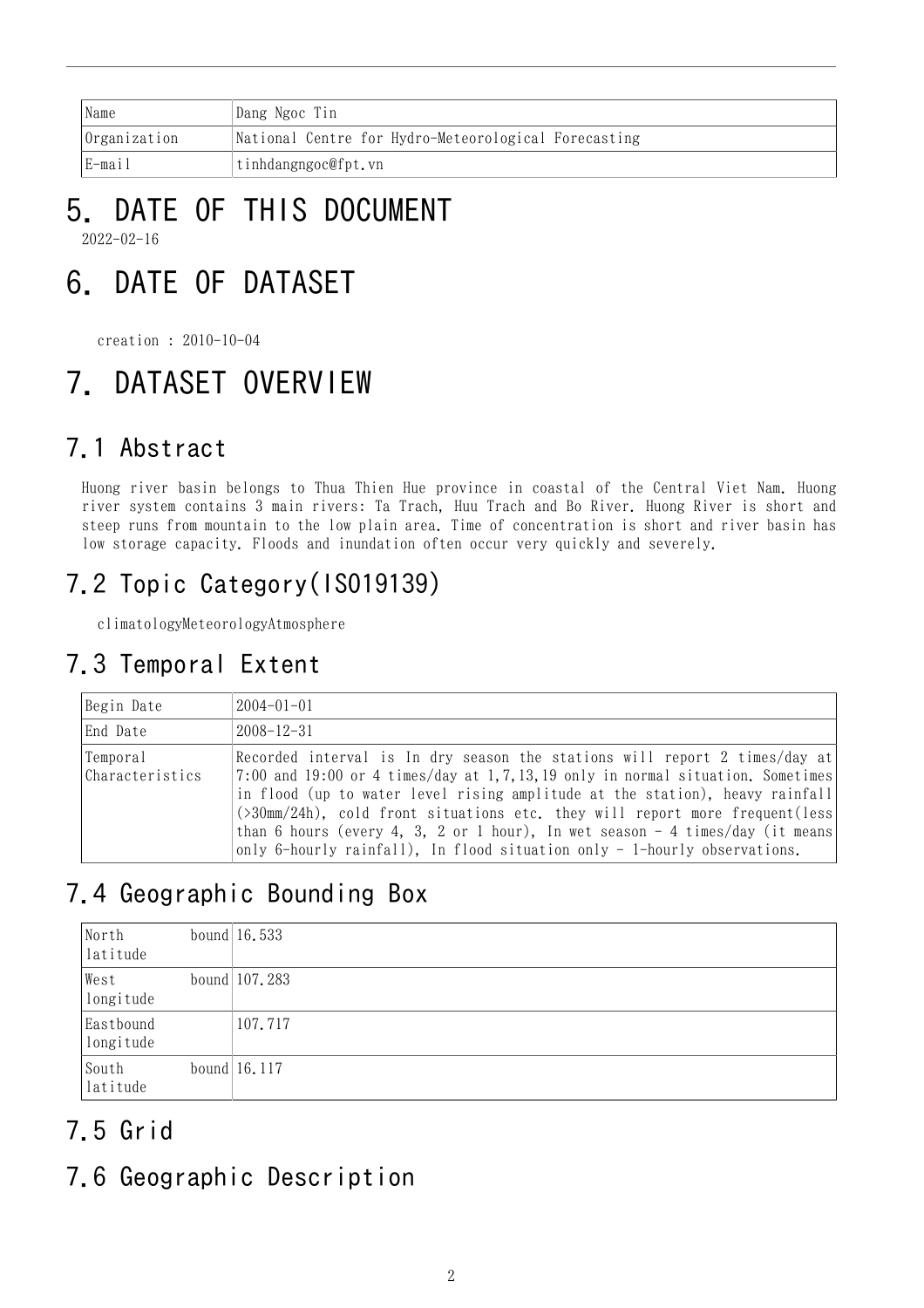## 7.7 Keywords

### 7.7.1 Keywords on Dataset

| Keyword Type     | Keyword            | Keyword<br>Name | thesaurus |
|------------------|--------------------|-----------------|-----------|
| $discript{line}$ | flood, Huong, AWCI | No Dictionary   |           |

### 7.7.2 Keywords on Project

#### 7.7.2.1 Data Integration and Analysis System

| Keyword Type | Kevword                                     | Keyword<br>thesaurus<br>Name |
|--------------|---------------------------------------------|------------------------------|
| theme        | DIAS > Data Integration and Analysis System | No Dictionary                |

### 7.8 Online Resource

```
http://monsoon.t.u-tokyo.ac.jp/AWCI/
```
file download : <https://data.diasjp.net/dl/storages/filelist/dataset:160>

### 7.9 Data Environmental Information

### 7.10 Distribution Information

| 'name | ~~ | $\sim$<br>$_{0n}$<br>Ωe<br>and the control of the con- |
|-------|----|--------------------------------------------------------|
|-------|----|--------------------------------------------------------|

# 8. DATA PROCESSING

### 8.1 Data Processing (1)

8.1.1 General Explanation of the data producer's knowledge about the lineage of a dataset

8.1.2 Data Source

| Data Source Citation Name | Description of derived parameters and processing |
|---------------------------|--------------------------------------------------|
|                           | techniques used                                  |

# 9. DATA REMARKS

# 10. DATA POLICY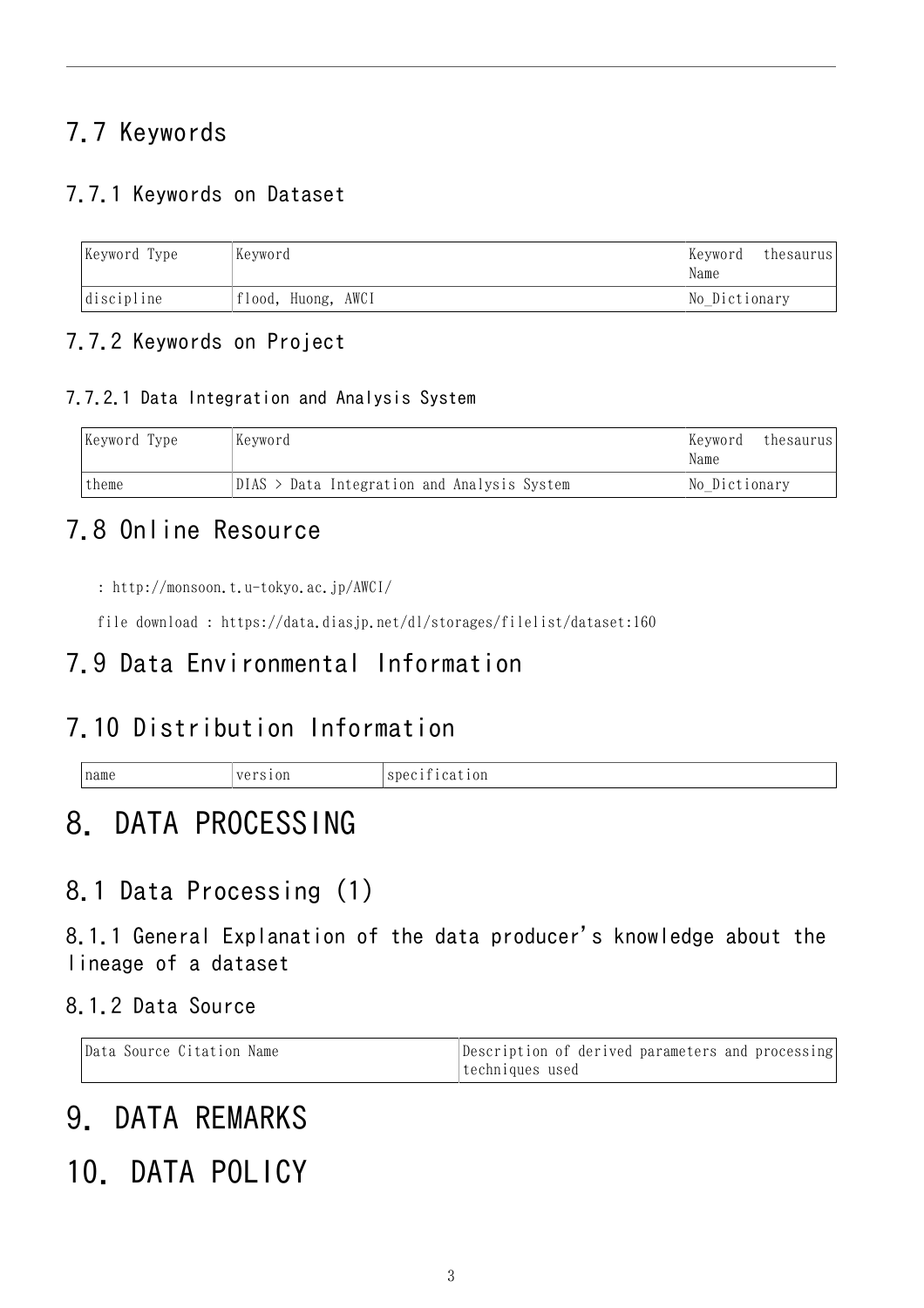### 10.1 Data Policy by the Data Provider

[Data Policy]

- 1) Release of Data in Compliance with WMO Resolution 40 (CG-XII) and WMO Resolution 25 (CG-XIII)
- 2) No Commercial Use or Exploitation
- 3) No Data Transfer to Third Parties

AWCI data policy is described at http://monsoon.t.u-tokyo.ac.jp/AWCI/doc/DataPolicy.pdf.

#### [Reference Requirements]

Whenever GEOSS AWCI data distributed by DIAS are being used for publication of scientific results, the data's origin must be acknowledged and referenced. A minimum requirement is to reference GEOSS AWCI and the DIAS. If only data from one river basin (or a limited number of river basins) has been used, additional acknowledgement to the river basin(s) and its (their) maintaining institutions or organizations shall be given.

Data users of GEOSS AWCI data are encouraged to establish direct contact with the data providers for the purpose of complete interpretation and analysis of data for publication purposes.

### 10.2 Data Policy by the Project

#### 10.2.1 Data Integration and Analysis System

If data provider does not have data policy, DIAS Terms of Service (https://diasjp.net/en/policy/) and DIAS Privacy Policy (https://diasjp.net/en/privacypolicy/) apply.

If there is a conflict between DIAS Terms of Service and data provider's policy, the data provider's policy shall prevail.

### 11. LICENSE

### 12. DATA SOURCE ACKNOWLEDGEMENT

12.1 Acknowledge the Data Provider

### 12.2 Acknowledge the Project

#### 12.2.1 Data Integration and Analysis System

If you plan to use this dataset for a conference presentation, paper, journal article, or report etc., please include acknowledgments referred to following examples. If the data provider describes examples of acknowledgments, include them as well.